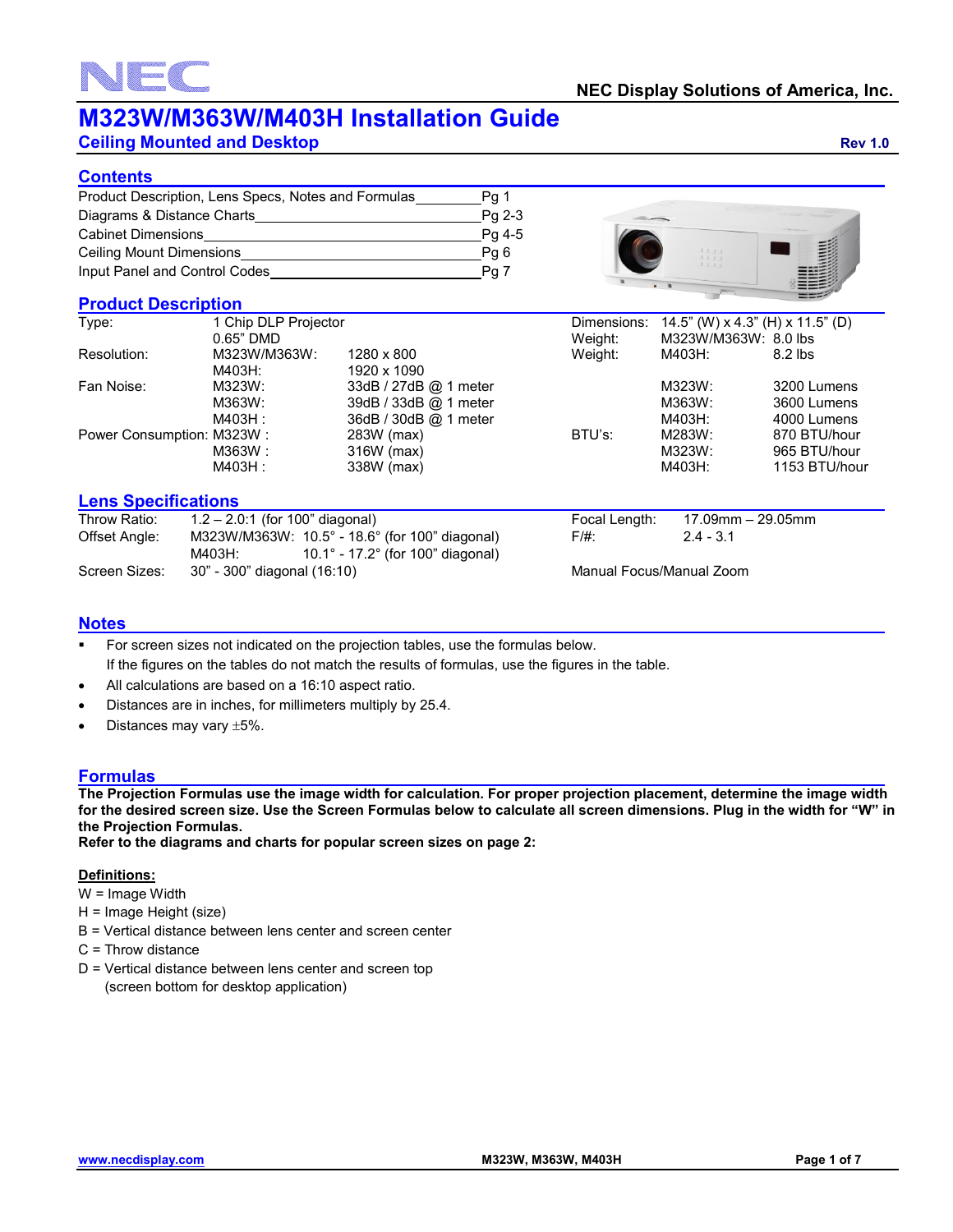# $\overline{\phantom{0}}$

## **M323W/M363W/M403H Installation Guide**

**Ceiling Mounted and Desktop <b>Ceiling Mounted and Desktop Rev 1.0** 

#### **Diagrams and Distance Charts**

The following shows the proper relative positions of the projector and screen. Refer to the table to determine the position of installation.

Distances are in inches. For millimeters multiply by 25.4.

#### **Ceiling Mounted**



**Desktop**



#### **Distance Chart for popular 16:10 screens**

#### **16:10 Screen Formulas:**

W = H x 16/10  $H = W \times 10/16$ Screen Diagonal = W x 18.868/16

#### **Projection Formulas:**

**B** = 0.39W **C** (wide) =  $1.236W - 1.966$  $C$  (tele) = 2.101W  $-$  3.105 **D** = 0.078W + 0.2856  $\alpha$  (wide) = tan<sup>-1</sup> (B/C(wide)) **α** (tele) = tanˉ¹ (B/C(tele))

*Note: For screen sizes not indicated on the projection tables, use the formulas on page 1.*

|          | Screen Size (16:10) | B             | С      |        | D                        | α   |                |                                          |
|----------|---------------------|---------------|--------|--------|--------------------------|-----|----------------|------------------------------------------|
| Diagonal | Width(W)            | Height (H)    |        |        | wide - tele              |     |                | wide - tele                              |
| inches   | inches              | <i>inches</i> | inches | inches |                          |     | inches         | degrees                                  |
| 57       | 48                  | 30            | 19     | 57     | $\overline{a}$           | 98  | 4              | 18.1<br>10.8<br>$\overline{a}$           |
| 66       | 56                  | 35            | 22     | 67     | $\overline{a}$           | 115 | 5              | 18.0<br>10.8<br>$\overline{\phantom{a}}$ |
| 68       | 58                  | 36            | 22     | 69     | $\overline{\phantom{a}}$ | 118 | 5              | 18.0<br>10.8<br>$\overline{\phantom{a}}$ |
| 75       | 64                  | 40            | 25     | 77     | -                        | 131 | 5              | 17.9<br>10.8<br>-                        |
| 79       | 67                  | 42            | 26     | 81     | $\overline{a}$           | 138 | 6              | 17.9<br>10.7                             |
| 85       | 72                  | 45            | 28     | 87     | -                        | 148 | 6              | 17.9<br>10.7                             |
| 92       | 78                  | 49            | 31     | 95     | $\overline{a}$           | 162 | 6              | 17.9<br>10.7                             |
| 98       | 83                  | 52            | 32     | 101    | $\overline{a}$           | 172 | $\overline{7}$ | 17.8<br>10.7                             |
| 102      | 86                  | 54            | 34     | 105    | $\overline{\phantom{0}}$ | 178 | $\overline{7}$ | 10.7<br>17.8<br>$\overline{a}$           |
| 111      | 94                  | 59            | 37     | 115    | $\overline{a}$           | 195 | 8              | 17.8<br>10.7                             |
| 113      | 96                  | 60            | 37     | 117    | $\overline{a}$           | 199 | 8              | 17.8<br>10.7<br>$\overline{\phantom{a}}$ |
| 123      | 104                 | 65            | 41     | 127    |                          | 215 | 8              | 17.8<br>10.7                             |
| 125      | 106                 | 66            | 41     | 129    | $\overline{a}$           | 219 | 9              | 17.8<br>10.7                             |
| 147      | 125                 | 78            | 49     | 152    | $\overline{\phantom{a}}$ | 259 | 10             | 10.6<br>17.7                             |
| 149      | 126                 | 79            | 49     | 154    | $\overline{a}$           | 262 | 10             | 17.7<br>10.6<br>$\overline{\phantom{a}}$ |
| 213      | 181                 | 113           | 71     | 222    |                          | 377 | 14             | 17.7<br>10.6                             |
| 255      | 216                 | 135           | 84     | 265    |                          | 451 | 17             | 17.6<br>10.6                             |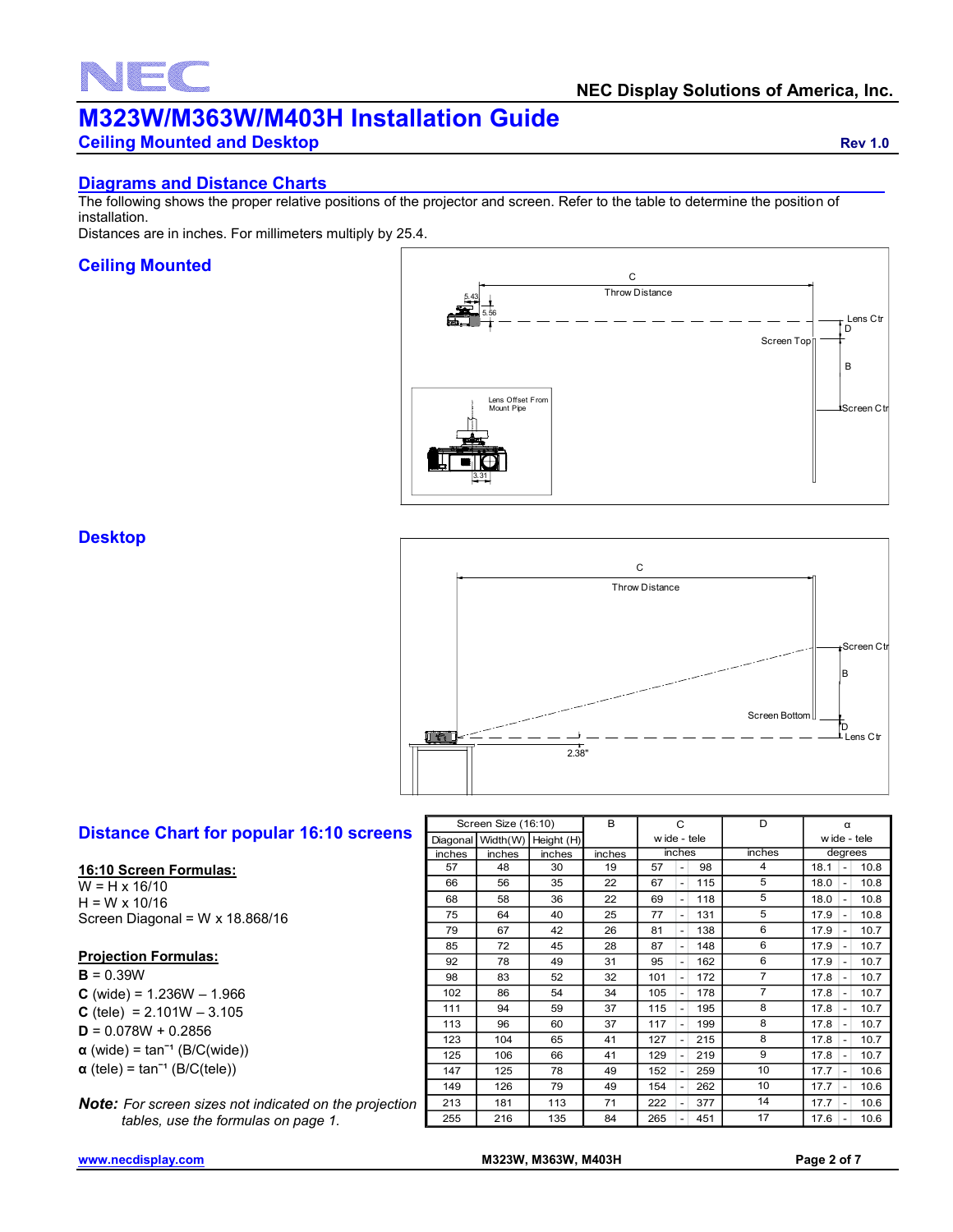# $\overline{\phantom{0}}$

## **M323W/M363W/M403H Installation Guide**

**Ceiling Mounted and Desktop <b>Ceiling Mounted and Desktop Rev 1.0** 

#### **Diagrams and Distance Charts**

The following shows the proper relative positions of the projector and screen. Refer to the table to determine the position of installation.

Distances are in inches. For millimeters multiply by 25.4.

#### **Ceiling Mounted**



**Desktop**



#### **Distance Chart for popular 16:9 screens**

#### **16:9 Screen Formulas:**

W = H x 16/9  $H = W \times 9/16$ Screen Diagonal = W x 18.358/16

#### **Projection Formulas:**

**B** = 0.371W – 0.01 **C** (wide) =  $1.231W - 2.84$ **C** (tele) =  $2.134W - 3.678$  $D = 0.09W + 0.01$  $\alpha$  (wide) = tan<sup>-1</sup> (B/C(wide))  $\alpha$  (tele) = tan<sup>-1</sup> (B/C(tele))

*Note: For screen sizes not indicated on the projection tables, use the formulas on page 1.*

| $\Box$ if $\Box$ | в<br>Screen Bottom II<br>'D<br>Lens Ctr<br>2.38" |            |        |              |                          |     |                |                                  |      |
|------------------|--------------------------------------------------|------------|--------|--------------|--------------------------|-----|----------------|----------------------------------|------|
|                  | Screen Size (16:9)                               |            | B      |              | C                        |     | D              | α                                |      |
| Diagonal         | Width(W)                                         | Height (H) |        | w ide - tele |                          |     |                | w ide - tele                     |      |
| inches           | inches                                           | inches     | inches |              | inches                   |     | inches         | degrees                          |      |
| 61               | 53                                               | 30         | 20     | 63           | $\overline{\phantom{0}}$ | 110 | 5              | 17.5<br>$\overline{a}$           | 10.2 |
| 71               | 62                                               | 35         | 23     | 74           | $\overline{a}$           | 129 | 6              | 17.4                             | 10.1 |
| 73               | 64                                               | 36         | 24     | 76           |                          | 133 | 6              | 17.4                             | 10.1 |
| 82               | 71                                               | 40         | 26     | 85           | $\overline{a}$           | 148 | 6              | 17.3                             | 10.1 |
| 86               | 75                                               | 42         | 28     | 89           |                          | 156 | $\overline{7}$ | 17.3                             | 10.1 |
| 92               | 80                                               | 45         | 30     | 96           | $\overline{a}$           | 167 | $\overline{7}$ | 17.2                             | 10.1 |
| 100              | 87                                               | 49         | 32     | 104          |                          | 182 | 8              | 17.2                             | 10.1 |
| 106              | 92                                               | 52         | 34     | 111          |                          | 194 | 8              | 17.2                             | 10.0 |
| 110              | 96                                               | 54         | 36     | 115          |                          | 201 | 9              | 17.2                             | 10.0 |
| 120              | 105                                              | 59         | 39     | 126          |                          | 220 | 9              | 17.1                             | 10.0 |
| 122              | 107                                              | 60         | 40     | 128          | $\overline{\phantom{0}}$ | 224 | 10             | 17.1                             | 10.0 |
| 133              | 116                                              | 65         | 43     | 139          |                          | 243 | 10             | 17.1                             | 10.0 |
| 135              | 117                                              | 66         | 44     | 142          |                          | 247 | 11             | 17.1                             | 10.0 |
| 159              | 139                                              | 78         | 51     | 168          |                          | 292 | 12             | 17.0                             | 10.0 |
| 161              | 140                                              | 79         | 52     | 170          |                          | 296 | 13             | 17.0                             | 10.0 |
| 230              | 201                                              | 113        | 75     | 244          |                          | 425 | 18             | 17.0                             | 9.9  |
| 275              | 240                                              | 135        | 89     | 293          | $\overline{\phantom{0}}$ | 508 | 22             | 16.9<br>$\overline{\phantom{a}}$ | 9.9  |

**[www.necdisplay.com](http://www.necdisplay.com/) M323W, M363W, M403H Page 3 of 7**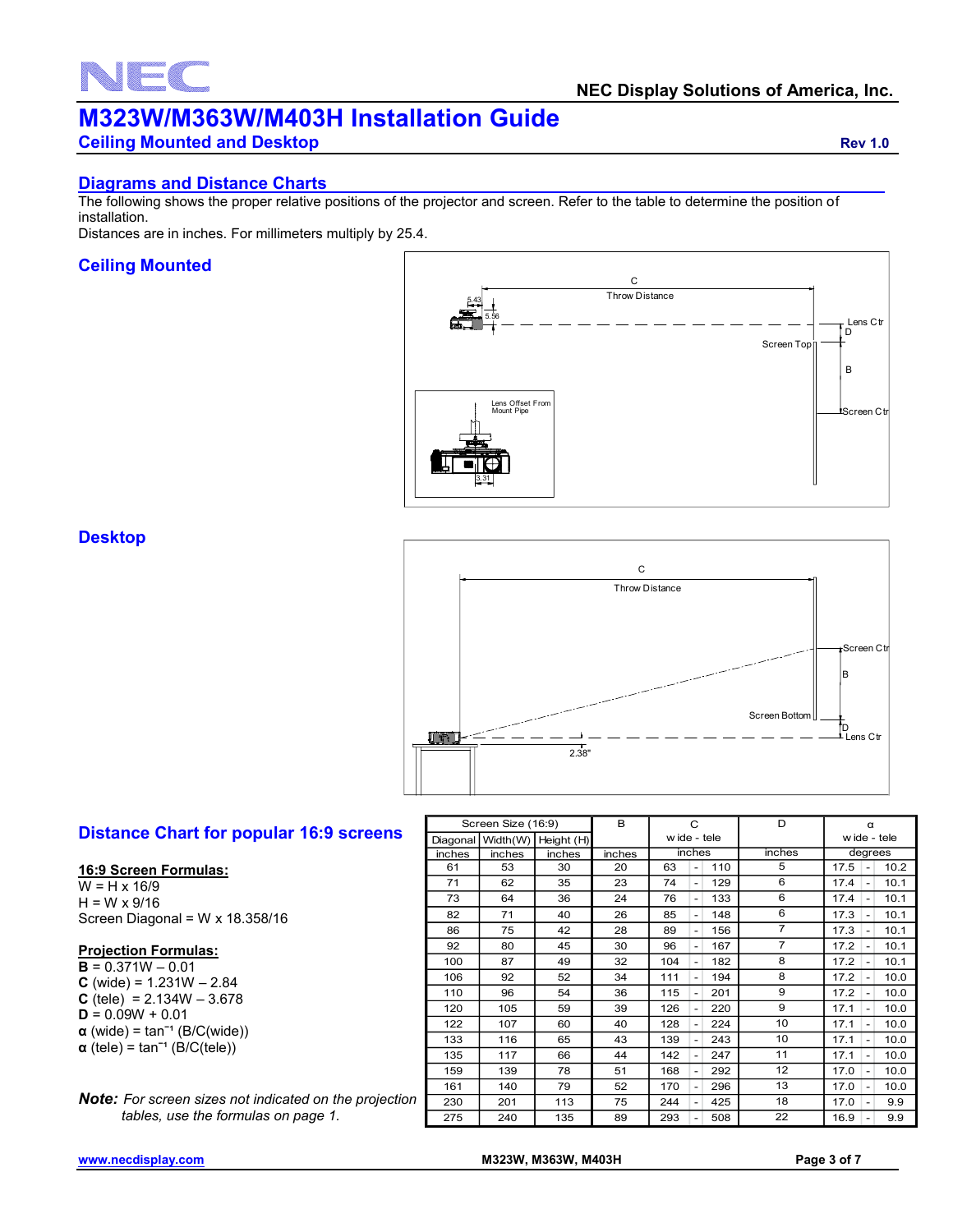

**Ceiling Mounted and Desktop <b>Ceiling Mounted and Desktop Rev 1.0** 

#### **Cabinet Dimensions**

The following drawings show the cabinet dimensions. Dimensions are in inches. For millimeters multiply by 25.4.

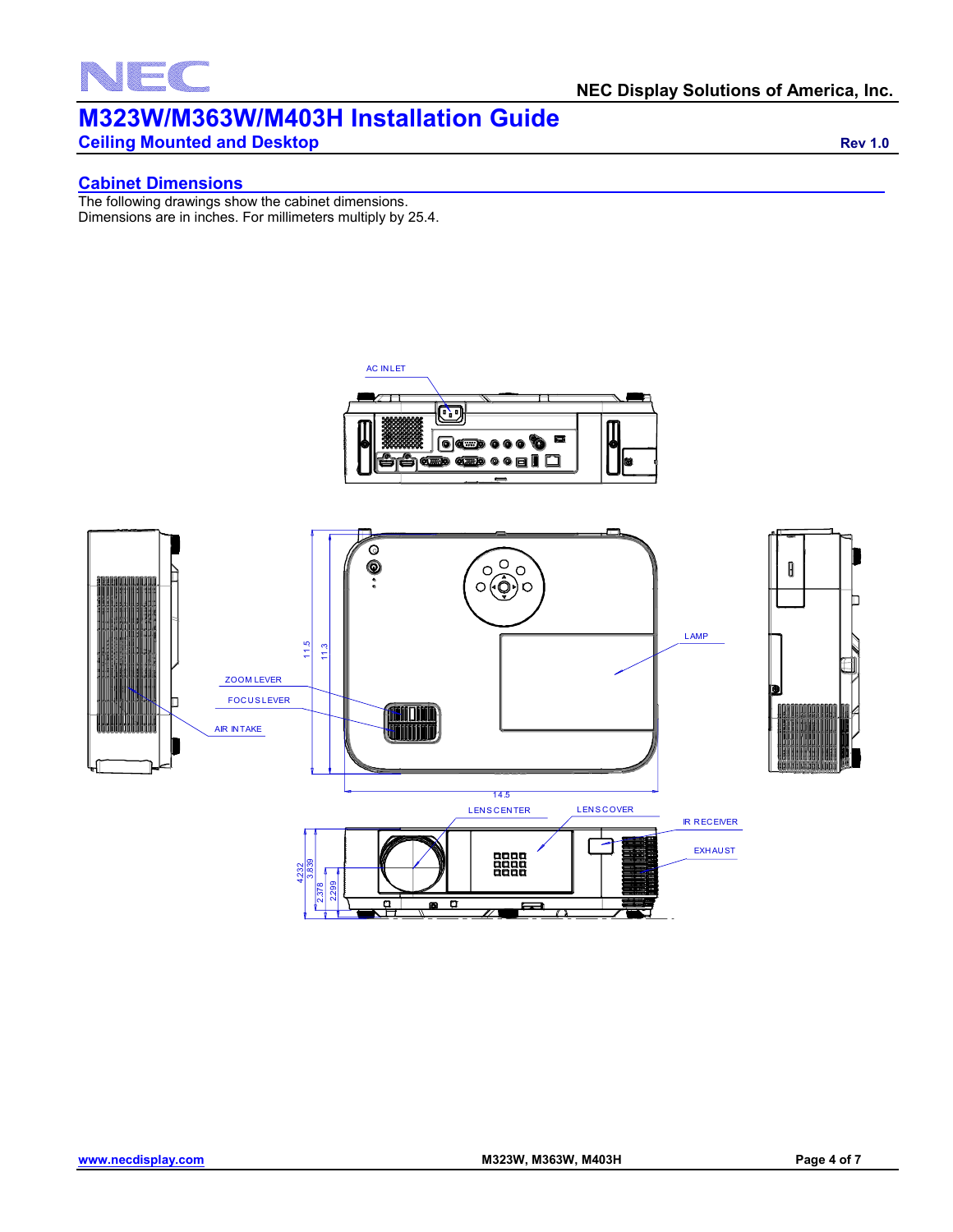

**Ceiling Mounted and Desktop <b>Ceiling Mounted and Desktop** *Rev 1.0* 

#### **Cabinet Dimensions (continued)**

The following drawings show the cabinet dimensions. Dimensions are in inches. For millimeters multiply by 25.4.

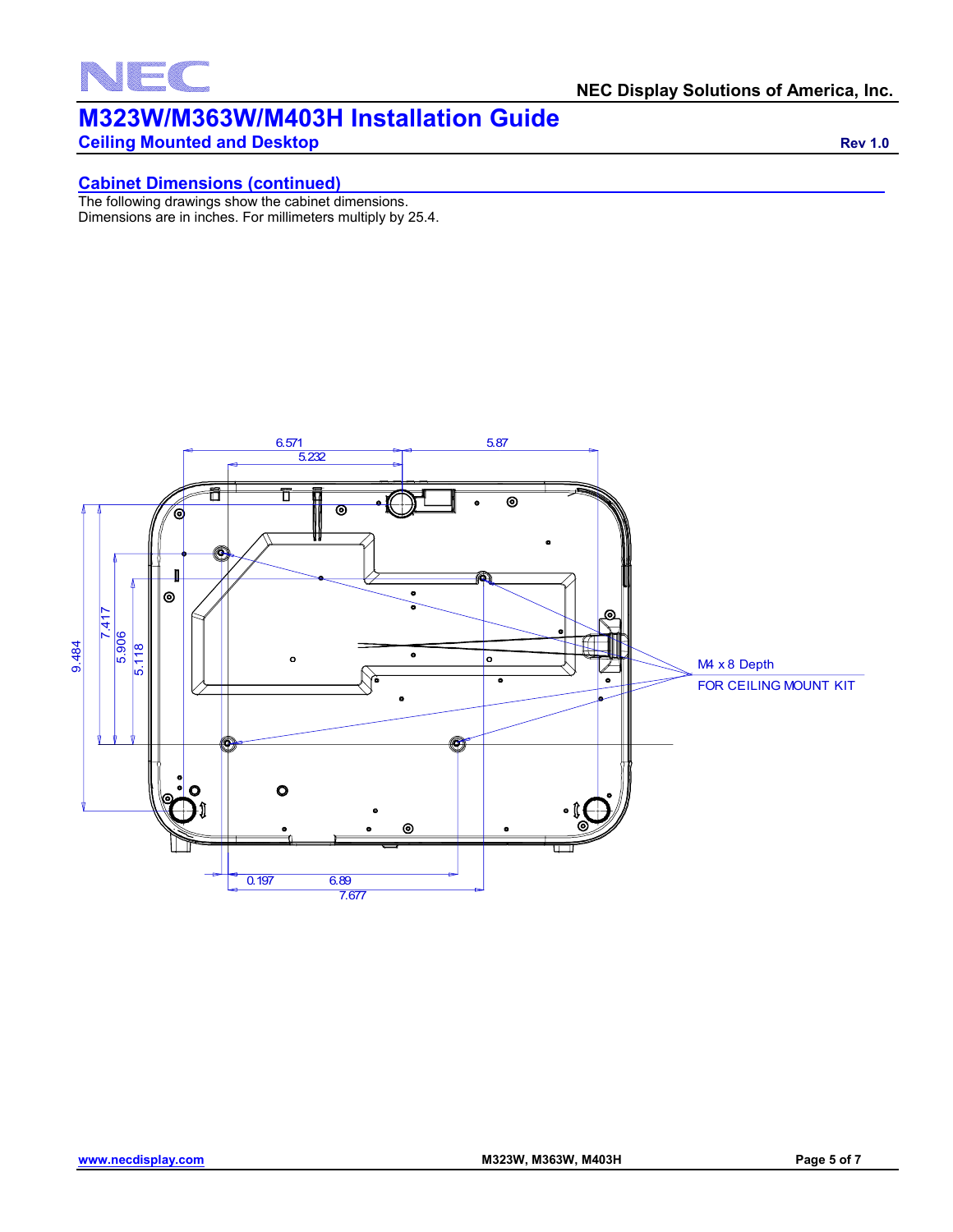### F **Sail**

#### **NEC Display Solutions of America, Inc.**

## **M323W/M363W/M403H Installation Guide**

**Ceiling Mounted and Desktop <b>Ceiling Mounted and Desktop** *Rev 1.0* 

#### **Optional Ceiling Mount Dimensions (Model #: MP300CM)**

The following drawings show the ceiling mount dimensions. Dimensions are in inches. For millimeters multiply by 25.4.